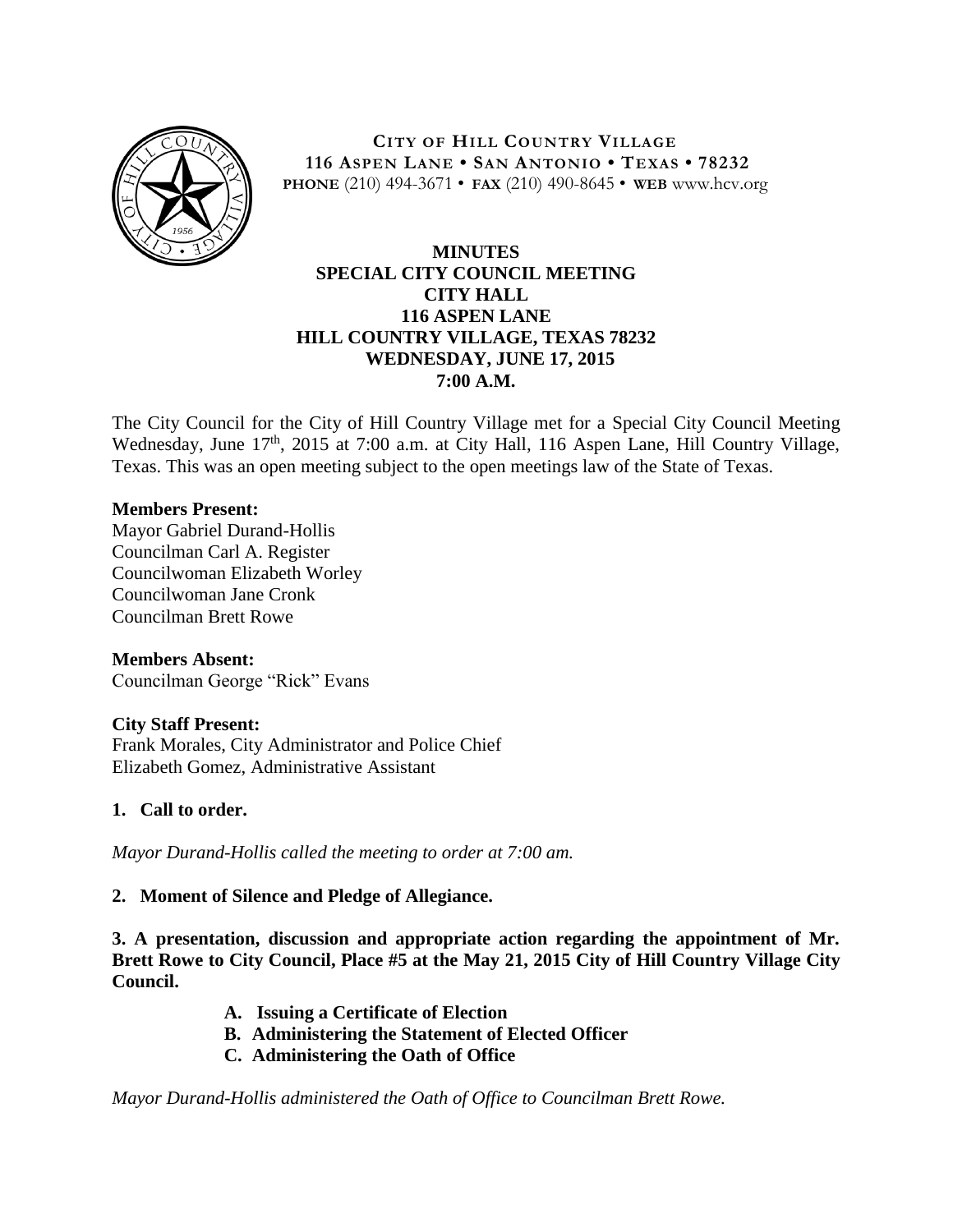#### CONSENT AGENDA:

*The following items are of a routine or administrative nature. The City Council has been furnished with background and support material on each item, and/or it has been discussed in a previous meeting. All items can be acted upon by one vote without being discussed separately, unless requested by a Council Member or a citizen, in which event the item or items will immediately be withdrawn for individual consideration in their normal sequence after the items not requiring separate discussion have been acted upon. The remaining items will be adopted by one motion and vote of the City Council.*

#### **4. Citizens to be heard.**

*At this time, citizens who have filled out a registration form prior to the start of the meeting may speak on any topic they wish to bring to the attention of the governing body so long as that topic is not on the agenda for this meeting. Citizens may speak on specific agenda items when that item is called for discussion. During the Citizens to be Heard section no council action may take place and no council discussion or response is required to the speaker. A time limit of two minutes per speaker is permitted; the council may extend this time at their discretion.*

*No one signed up to speak.*

**5. Discussion and possible action approving a resolution for the City of Hill Country Village and a Community Development Block Grant Program Cooperation Agreement to participate in the Housing and Urban Development (HUD) Community Development Block Grant (CDBG) and HOME Programs for Fiscal Years 2016, 2017 and 2018.**

*Councilman Register asked if we could look into these programs further for help with other issues.*

*Mr. Morales replied that he can. The city has used them before for the new A/C system which cost around \$28,000 to \$30,000 but with that came monthly reports that we had to do.*

*Councilwoman Worley made a motion to approve a resolution for the City of Hill Country Village to participate in the Housing and Urban Development (HUD) Community Development Block Grant (CDBG) and Home Programs for the Fiscal Years 2016, 2017 and 2018, seconded by Councilman Register. Motion passed unanimously.* 

### **6. Discussion reviewing the Requests for Qualifications submitted by Five Star Development, Fulton Group Property, Koontz Corporation, Landbridge Development, LLC, and Valcor.**

*Councilman Register stated that there were five developers that responded and was very pleased with the concepts. Out of the five he would recommend going ahead with four of them.*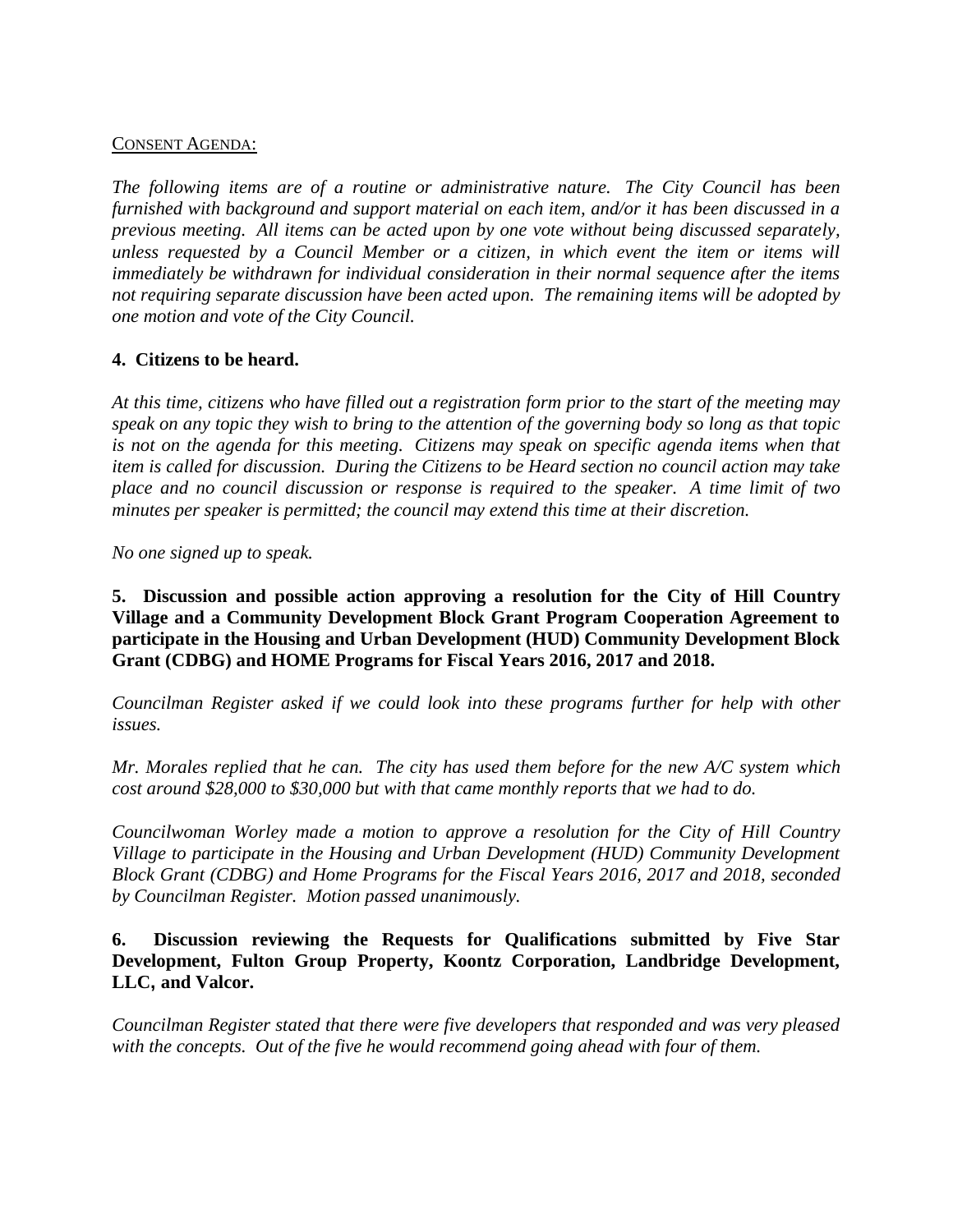*Councilwoman Worley asked the Mayor if he had to recuse himself from the committee.*

*Mayor Durand-Hollis replied that he does not currently have any active business relationships with any of the respondents but it would be better to keep arm's length.*

*Mayor Durand-Hollis asked if the council wanted to narrow down the selection of the five respondents.* 

*Councilman Register, Councilwoman Worley, Councilwoman Cronk and Councilman Rowe all agreed that they were ready to move forward with their recommendations of who to interview.* 

*Councilman Register recommended Five Star, Koontz, Landbridge and Valcor dropping Fulton Group.*

*Mayor Durand-Hollis confirmed with all of council that the committee has decided to move ahead with all respondents but Fulton Group.*

*Councilman Register suggested the meeting for the back to back interview session for Saturday June 27th from 8:00am to 12:00pm.* 

*Mayor Durand-Hollis recommended to block an hour for each and allow the first thirty minutes for the presentation then have the other thirty minutes to discuss.*

*Mr. Morales stated he would post the agenda for June 27th seventy two hours prior.*

## **7. Mayor's Report to Council.**

*Mayor Durand-Hollis stated he and Mr. Morales will be attending a meeting in Hollywood Park this week in regards to a Coop purchase agreement between cities.*

*Mr. Morales stated the city has been using the Buyboard service for the last fifteen years which offers the lowest prices for various items.*

*Mr. Morales stated he received a call from Ed Cross about a letter from City Public Service in 1983 that when applying for electricity the property was shown in the ETJ of San Antonio not Hill Country Village. He has since been in contact with our city attorney.*

*Councilman Register asked about an update on the road project.*

*Mayor Durand-Hollis explained that there have been several meetings with SAW's in which they have issued a change order to their contractor to relocate the pipes on Tower Dr. He did ask for a schedule but has not received one. He was told that the pipes overall would be completed by the end of July.*